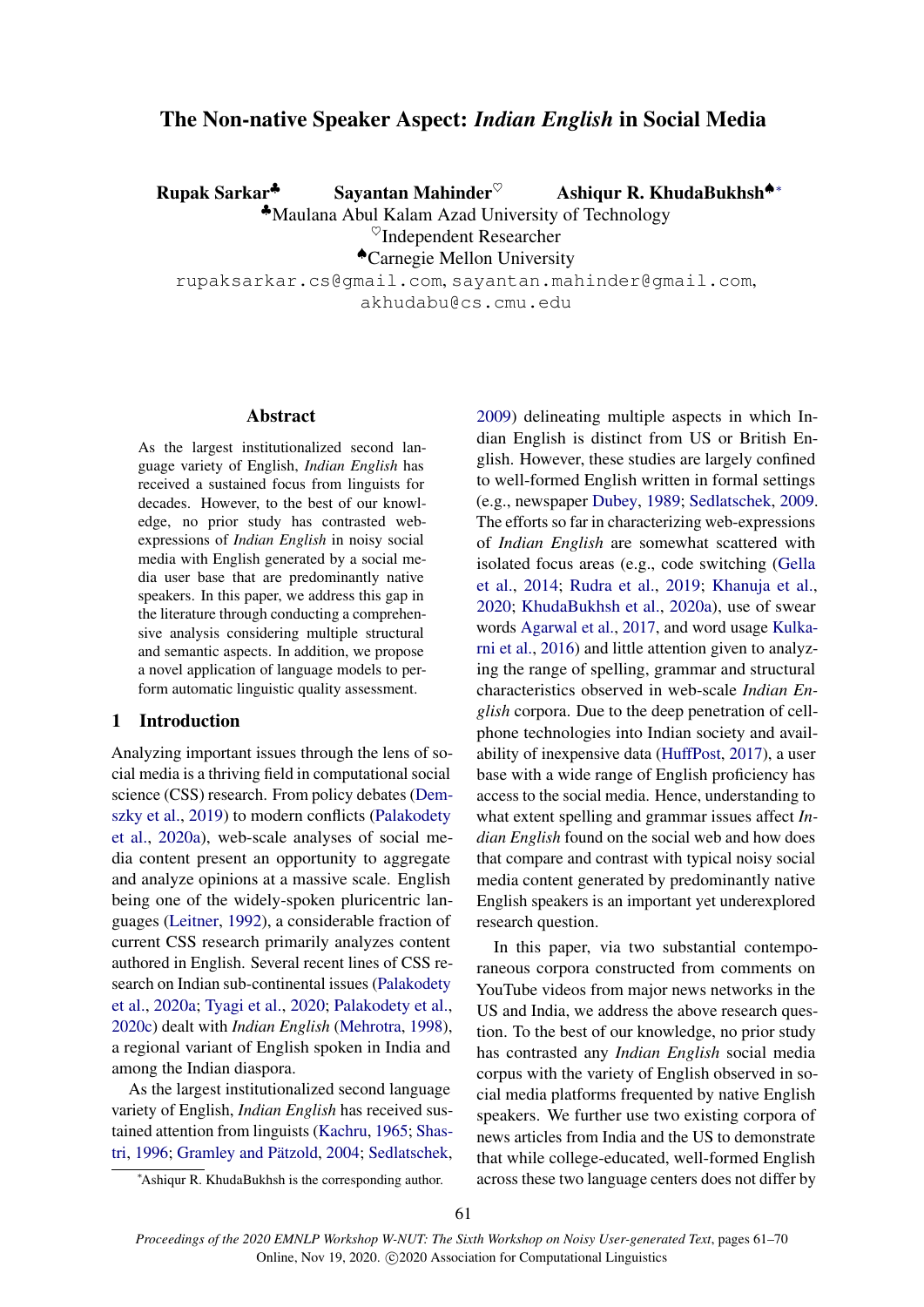much, social media *Indian English* is different from social media *US English* on certain aspects, hence may pose a greater challenge to conduct meaningful analysis. Apart from using standard tools to assess linguistic quality, we present a novel finding that recent advances in language models can be leveraged to perform automated linguistic quality assessment of human-generated text.

## 2 Data Sets

We consider two social media (denoted by the superscript *sm*) data sets and two news article (denoted by the superscript *na*) data sets. We denote *Indian English* and *US English* as *en-in* and *en-us*, respectively. In order to keep our vocabulary statistics comparable, we sub-sample from our *en-us* social media data set and ensure that both social media corpora have nearly equal number of tokens. Detailed description of preprocessing steps are presented in the Appendix.

Why YouTube? Both of our social media corpora are comments on YouTube videos posted within an identical date range (30<sup>th</sup> January, 2020 to 7<sup>th</sup> May, 2020). As of January 2020, YouTube is the secondmost popular social media platform in the world drawing 2 billion active users [\(Statista,](#page-6-7) [2020b\)](#page-6-7). It is the most popular social media platform in India with 265 million monthly active users, accounting for 80% of the population with internet access [\(Hin](#page-5-9)[dustanTimes,](#page-5-9) [2019;](#page-5-9) [YourStory,](#page-6-8) [2018\)](#page-6-8).

• D*sm en-in*: We consider a subset of a data set first introduced in [\(KhudaBukhsh et al.,](#page-5-10) [2020b\)](#page-5-10). The original data set consists of 4,511,355 comments by 1,359,638 users on 71,969 YouTube videos from fourteen Indian news outlets posted between 30*th* January, 2020 and 7*th* May, 2020. Next, language is detected using  $\hat{\mathcal{L}}_{polyglot}$ , a polyglot embedding based language identifier first proposed in [\(Palakodety et al.,](#page-6-0) [2020a\)](#page-6-0) and successfully used in other multi-lingual contexts [\(Palakodety](#page-6-2) [et al.,](#page-6-2) [2020c\)](#page-6-2). This yields 1,352,698 English comments (23,124,682 tokens, 2,107,233 sentences). In order to minimize the effects of code switching [\(Gumperz,](#page-5-11) [1982;](#page-5-11) [Myers-Scotton,](#page-6-9) [1993\)](#page-6-9), only sentences with low CMI (code mixing index) [\(Das](#page-4-2) and Gambäck, [2014\)](#page-4-2) are considered. We estimate CMI using the same method presented in [Khud](#page-5-6)[aBukhsh et al.](#page-5-6) [2020a](#page-5-6) and set a threshold of 0.1. Upon removal of code switched sentences, our final data set, D*sm en-in*, consists of 1,923,292 sentences (20,591,213 tokens).

• D*sm en-us*: We consider a subset of a data set first introduced in [\(KhudaBukhsh et al.,](#page-5-12) [2020c\)](#page-5-12). We first obtain 10,245,348 comments posted by  $1,690,589$  $1,690,589$  users<sup>1</sup> on 8,593 YouTube videos from three popular US news channels (Fox news, CNN and MSNBC) [\(Statista,](#page-6-10) [2020a\)](#page-6-10) in the same time period. We subsampled the data to make the number of tokens comparable to that of  $\mathcal{D}_{en-in}^{sm}$ . This resulted in  $\mathcal{D}_{en-us}^{sm}$  having 1,573,355 sentences (20,591,220 tokens).

 $\cdot$   $\mathcal{D}_{en-in}^{na}$  consists of 398,960 sentences (9,016,255) tokens) from news articles that appeared in highly circulated Indian news outlets (e.g., The Quint, Hindustan Times, Deccan Herald) [\(Dai,](#page-4-3) [2017\)](#page-4-3).

• D*na en-us* consists of 94,463 sentences (2,042,024 tokens) from news articles that appeared in highly circulated US news outlets (e.g., HuffPost, Washington post, New York Times).

### 3 Analysis

## 3.1 Vocabulary and Grammar

We conduct a detailed study comparing and contrasting  $\mathcal{D}_{en-in}^{sm}$  and  $\mathcal{D}_{en-us}^{sm}$ . In what follows, we summarize our observations (see, Appendix for details).

• *Vocabulary*: In the context of social media, US English exhibits a richer overlap with standard English dictionary as compared to Indian English.

Let  $V_{dict}$  denote the English vocabulary obtained from a standard English dictionary [\(Kelly,](#page-5-13)  $2016$  $2016$ )<sup>2</sup>. Let  $V_{en-in}^{sm}$  and  $V_{en-us}^{sm}$  denote the vocabularies of  $\mathcal{D}_{en-in}^{sm}$  and  $\mathcal{D}_{en-us}^{sm}$ , respectively. We now compute the following overlaps:  $|V_{en-us}^{sm} \cap V^{dict}| = 43,826$ and  $|\mathcal{V}_{en-in}^{sm} \cap \mathcal{V}^{dict}| = 38,260$ . Also, with a list of  $6,000$  important words for US SAT exam<sup>[3](#page-1-2)</sup>, we find that  $V_{en-us}^{sm}$  has considerably larger overlap (4,349) words) than  $V_{en-in}^{sm}$  (3,956 words).

• *Spelling deviations*: Indian English exhibits larger spelling deviations as compared to US English. Phonetic spelling errors (i.e., spelling a word as it sounds) are common in Indian English. This observation aligns with [\(KhudaBukhsh et al.,](#page-5-6) [2020a\)](#page-5-6).

• *Loanwords*: Borrowed words, also known as loanwords, are lexical items borrowed from a donor language [\(Holden,](#page-5-14) [1976;](#page-5-14) [Calabrese and](#page-4-4)

<span id="page-1-0"></span><sup>&</sup>lt;sup>1</sup>[The Jaccard similarity between the two social media user](#page-4-4) bases of  $\mathcal{D}_{en-in}^{sm}$  and  $\mathcal{D}_{en-us}^{sm}$  [is 0.01 indicating minimal overlap](#page-4-4) [between the two user bases.](#page-4-4)

<span id="page-1-2"></span><span id="page-1-1"></span><sup>2</sup>[We take the union of](#page-4-4) *en-us* and *en-gb*.

<sup>3</sup>[https://satvocabulary.us/INDEX.ASP?](#page-4-4) [CATEGORY=6000LIST](#page-4-4)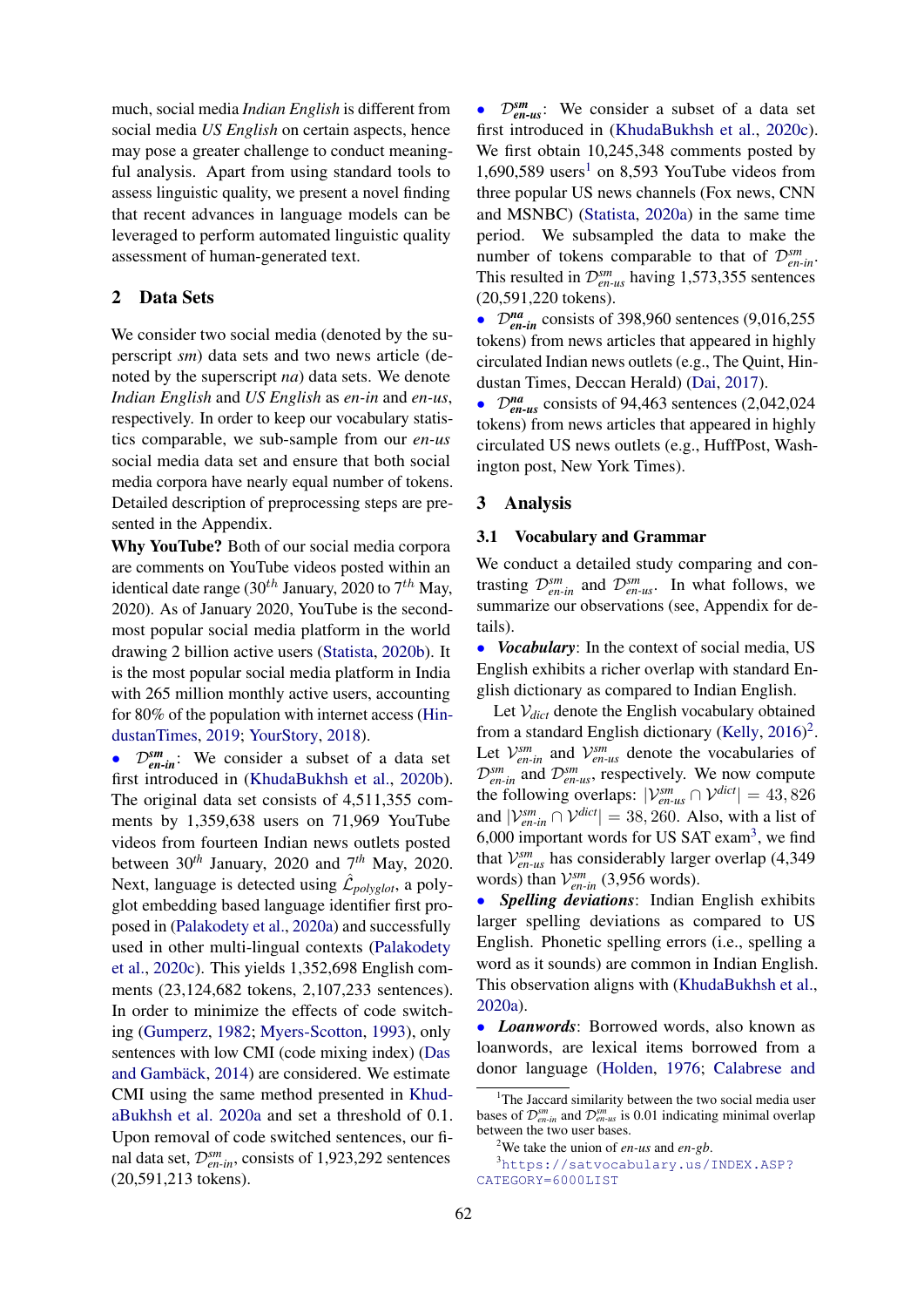[Wetzels,](#page-4-4) [2009;](#page-4-4) [Van Coetsem,](#page-6-11) [2016\)](#page-6-11) . For example, the English word avatar or yoga is borrowed from Hindi. We observe that loanwords (e.g., sadhus, begum, burqa, imams and gully) borrowed from Hindi heavily feature in Indian English.

• *Article and pronoun usage*: Indian English uses considerably fewer articles and pronouns as compared to US English. Pronoun and article omissions in ESL (English as Second Language) are well-studied phenomena [\(Ferguson,](#page-5-15) [1975\)](#page-5-15). Our observation also aligns with a previous field study [\(Agnihotri et al.,](#page-4-5) [1984\)](#page-4-5) that reported even college-educated Indians make substantial errors in article usage.

• *Preposition usage*: Indian English uses considerably fewer prepositions as compared to US English (11.48% in *en-us* and 10.84% in *en-in*).

• *Verb usage*: Indian English uses fewer verbs than US English. Of the different verb forms (see, Figure [1\)](#page-2-0), Indian English uses the root form relatively more than US English indicating (possible) poorer understanding of subject-verb agreement and tense (later verified in Section 3.2). • *Sentence length*: We observe shorter sentences in Indian as compared to US English (average *en-in* sentence length:  $10.71 \pm 12.37$ ; average *en-us* sentence length:  $13.09 \pm 20.17$ . We acknowledge that device variability may influence this observation.

• *Sentence validity evaluated by a parser*: A standard parser evaluates fewer Indian English sentences as valid as compared to US English (see, Table [1\)](#page-2-1). However, no such discrepancy was observed in news article English from both language centers.

• *Constituency parser depth*: For a given sentence length, Indian English exhibits lesser average constituency parser tree depth [\(Joshi](#page-5-16) [et al.,](#page-5-16) [2018\)](#page-5-16) indicating (possible) structural issues. Intuitively, length of a sentence is likely to be positively correlated with its structural complexity; a long sentence is likely to have more complex (and nested) sub-structures than a shorter one. A parser's ability to correctly identify such sub-structures depends on the sentence's syntactic correctness. To tease apart the relationship between sentence-length and constituency parser's depth, in Figure [2,](#page-2-2) we present the average tree depth for a given sentence length. We observe that between well-formed English, the difference is almost imperceptible. However, as the sentence

length grows, the gap between tree depth obtained in social media *en-in* and the rest widens indicating possible structural issues. A few example long sentences with small parse-tree depth are presented in the Appendix.

• *Generalizability across other native English variants*: Our results are consistent when compared against a British English (*en-gb*) social media corpus.

<span id="page-2-1"></span>

| Measure         | $\tau$ na<br>$\nu_{\rho n,in}$ | T <sup>na</sup><br>$en$ -us | $\mathcal{D}_{en-in}^{sm}$ | $\tau$ sm<br>$en$ -us |
|-----------------|--------------------------------|-----------------------------|----------------------------|-----------------------|
| Valid sentences | 96.93                          | 96.61                       | 83.88                      | 88.30                 |

Table 1: Percentage of sentences determined valid by a constituency parser [\(Joshi et al.,](#page-5-16) [2018\)](#page-5-16).

<span id="page-2-0"></span>

Figure 1: Distribution of different verb forms. We compute the relative occurrence of different morphological forms of a verb using a standard library [\(Honnibal and Montani,](#page-5-17) [2017\)](#page-5-17).

<span id="page-2-2"></span>

Figure 2: Constituency parser depth. A well-known parser [\(Joshi et al.,](#page-5-16) [2018\)](#page-5-16) is run on 10K sentences from each corpus. Average parse tree depth is presented for a given sentence length.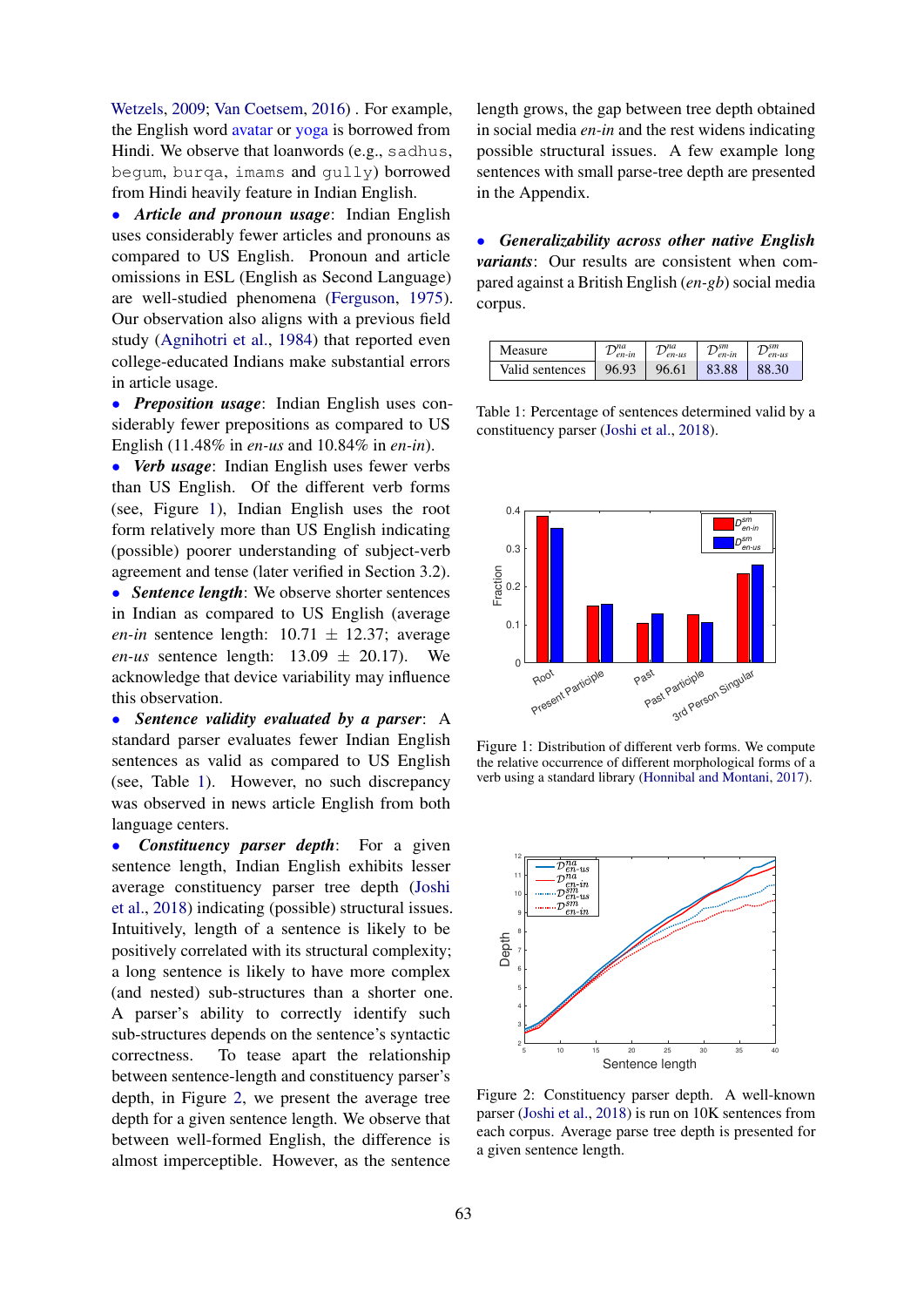## 3.2 Cloze Test

Recent advances in Language Models (LMs) such as BERT [\(Devlin et al.,](#page-5-18) [2019\)](#page-5-18) have led to a substantial improvement in several downstream NLP tasks. While obtaining task-specific performance gain has been a key focus area (see, e.g., [Liu and](#page-5-19) [Lapata,](#page-5-19) [2019;](#page-5-19) [Lee et al.,](#page-5-20) [2020\)](#page-5-20), several recent studies attempted to further the understanding of what exactly about language these models learn that results in these performance gains. LMs' ability to solve long-distance agreement problem and general syntactic abilities have been previously explored [\(Gulordava et al.,](#page-5-21) [2018;](#page-5-21) [Marvin and Linzen,](#page-6-12) [2018;](#page-6-12) [Goldberg,](#page-5-22) [2019\)](#page-5-22).

BERT's masked word prediction has a direct parallel in human psycholinguistics literature [\(Smith](#page-6-13) [and Levy,](#page-6-13) [2011\)](#page-6-13). When presented with a sentence (or a sentence stem) with a missing word, a cloze task is essentially a fill-in-the-blank task. For instance, in the following cloze task: *In the* [MASK]*, it snows a lot*, winter is a likely completion for the missing word. In fact, when given this cloze task to BERT, BERT outputs the following five seasons ranked by decreasing probability: winter, summer, fall, spring and autumn. Word prediction as a test of LM's language understanding has been explored in [Paperno et al.](#page-6-14) [\(2016\)](#page-6-14); [Ettinger](#page-5-23) [\(2020\)](#page-5-23) and recent studies leveraged it in novel applications such as relation extraction [\(Petroni et al.,](#page-6-15) [2019\)](#page-6-15) and political insight mining [\(Palakodety et al.,](#page-6-16) [2020b\)](#page-6-16). Bolstered by these findings and another recent result that uses BERT to evaluate the quality of translations [\(Zhang\\* et al.,](#page-6-17) [2020\)](#page-6-17), we propose an approach to estimate language quality using BERT. Our hypothesis is if a sentence is syntactically consistent and semantically coherent, BERT will be able to predict a masked word in that sentence with higher accuracy than a syntactically inconsistent or semantically incoherent sentence.

We first motivate our method with two examples. Consider the following classic syntactically correct yet semantically incoherent sentence [\(Chom](#page-4-6)[sky,](#page-4-6) [1957\)](#page-4-6): *Colorless green ideas sleep furiously*. BERT's top five predictions for a cloze task *Colorless green* MASK *sleep furiously* are the following: (1) eyes (2) . (3) , (4) they and (5) I. In fact, none of these words when masked, features in BERT's top 100 predictions. However, for another iconic sentence [\(King,](#page-5-24) [1968\)](#page-5-24) when presented in the following cloze form: *I have a* MASK *that my four*

*little children will one day live in a nation where they will not be judged by the color of their skin, but by the content of their character*, BERT's top five predictions (feeling, hope, belief, vision, and dream) correctly include *dream*. Notice that, in our semantically coherent example sentence, all of the predicted words have (Part-Of-Speech) POS agreement with the masked word while the semantically incoherent sentence produced a wide variety of completion choices that include punctuation, pronouns and noun.

We randomly sample 10k sentences from each corpus. For each sentence, we mask a randomly chosen word in the sentence such that  $w \in \mathcal{V}_{dict}$  and construct an input cloze statement. Following stan-dard practice [\(Petroni et al.,](#page-6-15) [2019\)](#page-6-15), we report p@1, p@5 and p@10 performance. p@K is defined as the top- $K$  accuracy, i.e., an accurate completion of the masked word is present in the retrieved top  $K$ words ranked by probability.

Table [2](#page-3-0) summarizes BERT's performance in predicting masked words. We were surprised to notice that on well-formed sentences, BERT achieved higher than 80% accuracy indicating that wellformed sentences leave enough cues for an LM to predict a masked word with high accuracy. We further observe that prediction accuracy is possibly correlated with linguistic quality; the performance on well-formed text corpora is substantially better than that of on social media text corpora. Finally, among the two social media text corpora, the performance on Indian English is substantially worse possibly indicating larger prevalence of grammar, spelling or semantic disfluencies. A few randomly sampled examples are listed in Table [4.](#page-4-7)

<span id="page-3-0"></span>

| Measure | $\mathcal{D}^{na}$<br>$en-in$ | $\mathcal{D}^{na}$<br>en-us | $\mathcal{D}_{en\text{-}in}^{sm}$ | $\mathcal{D}^{sm}$<br>en-us |
|---------|-------------------------------|-----------------------------|-----------------------------------|-----------------------------|
| p@1     | 53.53                         | 55.53                       | 33.49                             | 42.31                       |
| p@5     | 75.69                         | 77.30                       | 55.91                             | 65.07                       |
| p@10    | 81.03                         | 82.93                       | 62.69                             | 71.36                       |

Table 2: BERT's masked word prediction performance on 10k randomly sampled sentences from each corpus. For each sentence, a word belonging to a standard English dictionary is randomly chosen for masking. Appendix contains additional results on a social media corpus of British English.

We next compute the fraction of instances where the POS tags of the masked word and the predicted word agree. As shown in Table [3,](#page-4-8) the POS agreements on well-formed text corpora are substantially higher than that of on the social media corpora.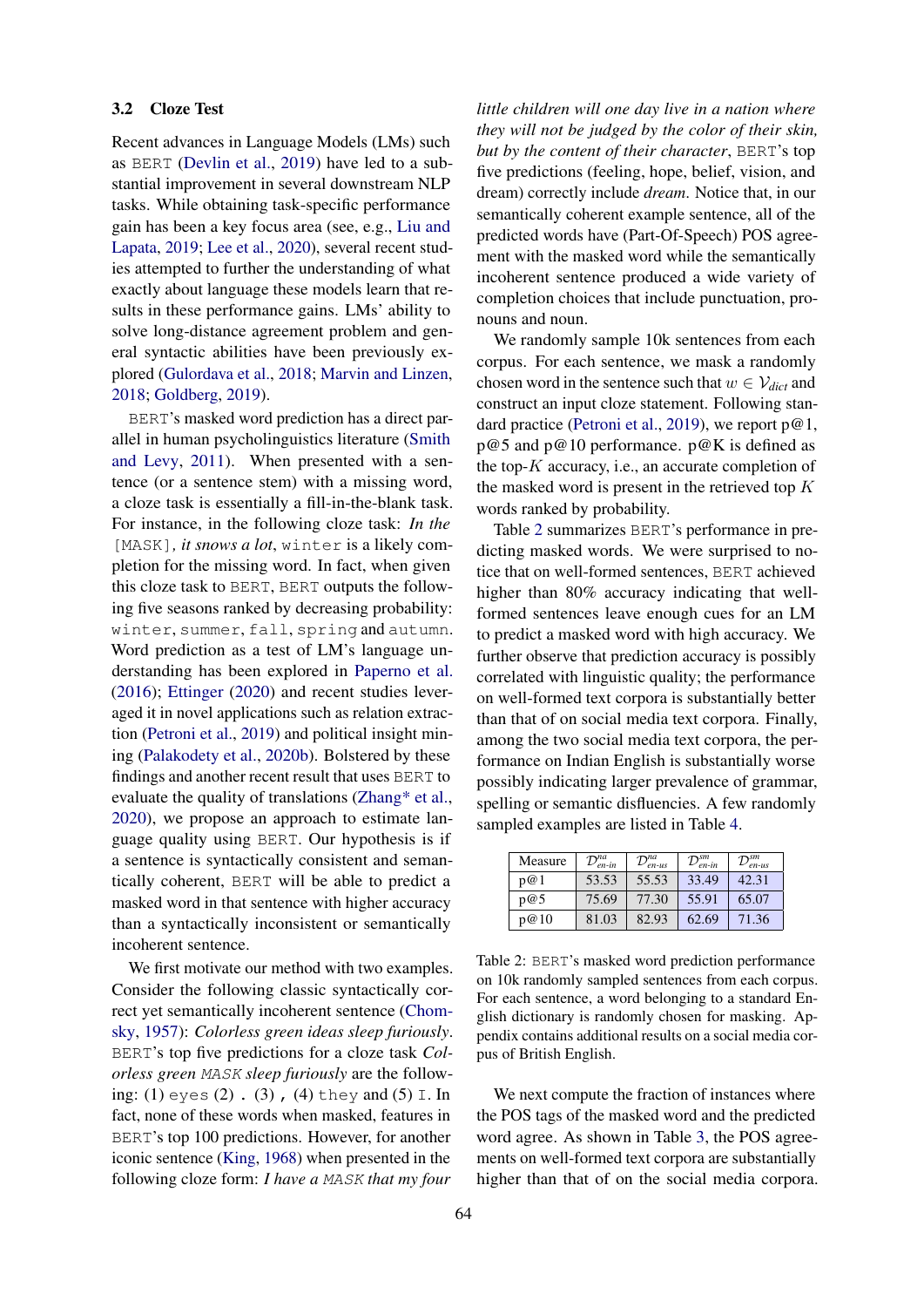Once again, we observe that of the two social media corpora, POS agreement on D*sm en-in* corpus is lower than that of on  $\mathcal{D}_{en-us}^{sm}$ . Our results inform that masked word prediction accuracy can be an effective measure in evaluating linguistic quality. Additional results with a British English corpus is presented in the Appendix.

<span id="page-4-8"></span>

|             | $\mathcal{D}_{en\text{-}in}^{na}$ | $\mathcal{D}_{en-us}^{na}$ | $\mathcal{D}_{en-in}^{sm}$ | $\mathcal{D}_{en-us}^{sm}$ |
|-------------|-----------------------------------|----------------------------|----------------------------|----------------------------|
| Overall     | 84.27                             | 83.68                      | 66.56                      | 71.72                      |
| <b>VERB</b> | 90.17                             | 89.72                      | 79.47                      | 82.76                      |
| <b>NOUN</b> | 86.20                             | 85.95                      | 62.03                      | 67.96                      |
| ADP         | 89.78                             | 89.24                      | 75.96                      | 75.88                      |
| ADJ         | 68.88                             | 70.54                      | 48.55                      | 61.06                      |
| <b>ADV</b>  | 74.40                             | 73.06                      | 47.09                      | 58.01                      |

Table 3: POS agreement between the masked word and BERT's top prediction. Results are computed on 10K randomly sampled sentences from each corpus. Results on social media corpora are highlighted with blue. Adposition (ADP) is a cover term for prepositions and postpositions. ADJ and ADV denote adjective and adverb, respectively. Appendix contains additional results on a social media corpus of British English.

## 4 Conclusions

In this paper, we present a comprehensive comparative analysis between Indian English and US English in social media. Our analyses reveal that compared to native English, social media Indian English exhibits certain differences that may add to the challenges of navigating noisy, social media texts generated in the Indian sub-continent and thus present an opportunity to the NLP community to address these challenges. Recent lines of computational social science (CSS) research focusing on Indian sub-continental issues emphasized on the challenges faced while processing Indian social media data. However, no prior work contrasted social media *Indian English* with social media native English. We believe our work will help the research community identify focus areas to facilitate CSS research in this domain. We present a novel approach to perform automated linguistic quality assessment using BERT, a well-known high-performance language model. To the best of our knowledge, our work first tests BERT's masked word prediction accuracy on human-generated texts obtained from noisy social media. World variants of English spoken and written form have been widely studied for several decades. However, limited literature exists on characterizing their social media expressions.

<span id="page-4-7"></span>

| Error type | Comment                                        |
|------------|------------------------------------------------|
| <b>SVD</b> | The goons needs to be severely punished.       |
| <b>SVD</b> | They play victim card, like they too suffering |
|            | from virus.                                    |
| <b>SVD</b> | every dogs come thier own day, you get what    |
|            | <i>u</i> deserves.                             |
| <b>IVF</b> | I am live in Assam.                            |
| <b>IVF</b> | these people will be never change.             |

Table 4: Random sample of sentences in  $\mathcal{D}_{en-in}^{sm}$  with grammatical issues. SVD denotes subject-verb disagreement. IVF denotes incorrect verb forms

Our study makes a small step towards characterizing a broad range of aspects of Indian English observed in social media.

#### References

- <span id="page-4-1"></span>Prabhat Agarwal, Ashish Sharma, Jeenu Grover, Mayank Sikka, Koustav Rudra, and Monojit Choudhury. 2017. I may talk in english but gaali toh hindi mein hi denge: A study of english-hindi codeswitching and swearing pattern on social networks. In *2017 9th International Conference on Communication Systems and Networks (COMSNETS)*, pages 554–557. IEEE.
- <span id="page-4-5"></span>Rama Kant Agnihotri, Amrit Lal Khanna, and Aditi Mukherjee. 1984. The use of articles in indian english: Errors and pedagogical implications. *IRAL: International Review of Applied Linguistics in Language Teaching*, 22(2):115.
- <span id="page-4-9"></span>Edward Loper Bird, Steven and Ewan Klein. 2009. *Natural Language Processing with Python*. O'Reilly Media Inc.
- <span id="page-4-4"></span>Andrea Calabrese and Leo Wetzels. 2009. *Loan phonology*. John Benjamins Publishing Company.
- <span id="page-4-6"></span>Noam Chomsky. 1957. Syntactic structures. the hague: Mouton.. 1965. aspects of the theory of syntax. *Cambridge, Mass.: MIT Press.(1981) Lectures on Government and Binding, Dordrecht: Foris.(1982) Some Concepts and Consequences of the Theory of Government and Binding. LI Monographs*, 6:1–52.

<span id="page-4-3"></span>Tianru Dai. 2017. [News Articles.](https://doi.org/10.7910/DVN/GMFCTR)

- <span id="page-4-2"></span>Amitava Das and Biörn Gambäck. 2014. Identifying languages at the word level in code-mixed indian social media text. In *Proceedings of the 11th International Conference on Natural Language Processing*, pages 378–387.
- <span id="page-4-0"></span>Dorottya Demszky, Nikhil Garg, Rob Voigt, James Zou, Jesse Shapiro, Matthew Gentzkow, and Dan Jurafsky. 2019. [Analyzing polarization in social me](https://doi.org/10.18653/v1/N19-1304)[dia: Method and application to tweets on 21 mass](https://doi.org/10.18653/v1/N19-1304) [shootings.](https://doi.org/10.18653/v1/N19-1304) In *Proceedings of the 2019 Conference of the North American Chapter of the Association for Computational Linguistics: Human Language*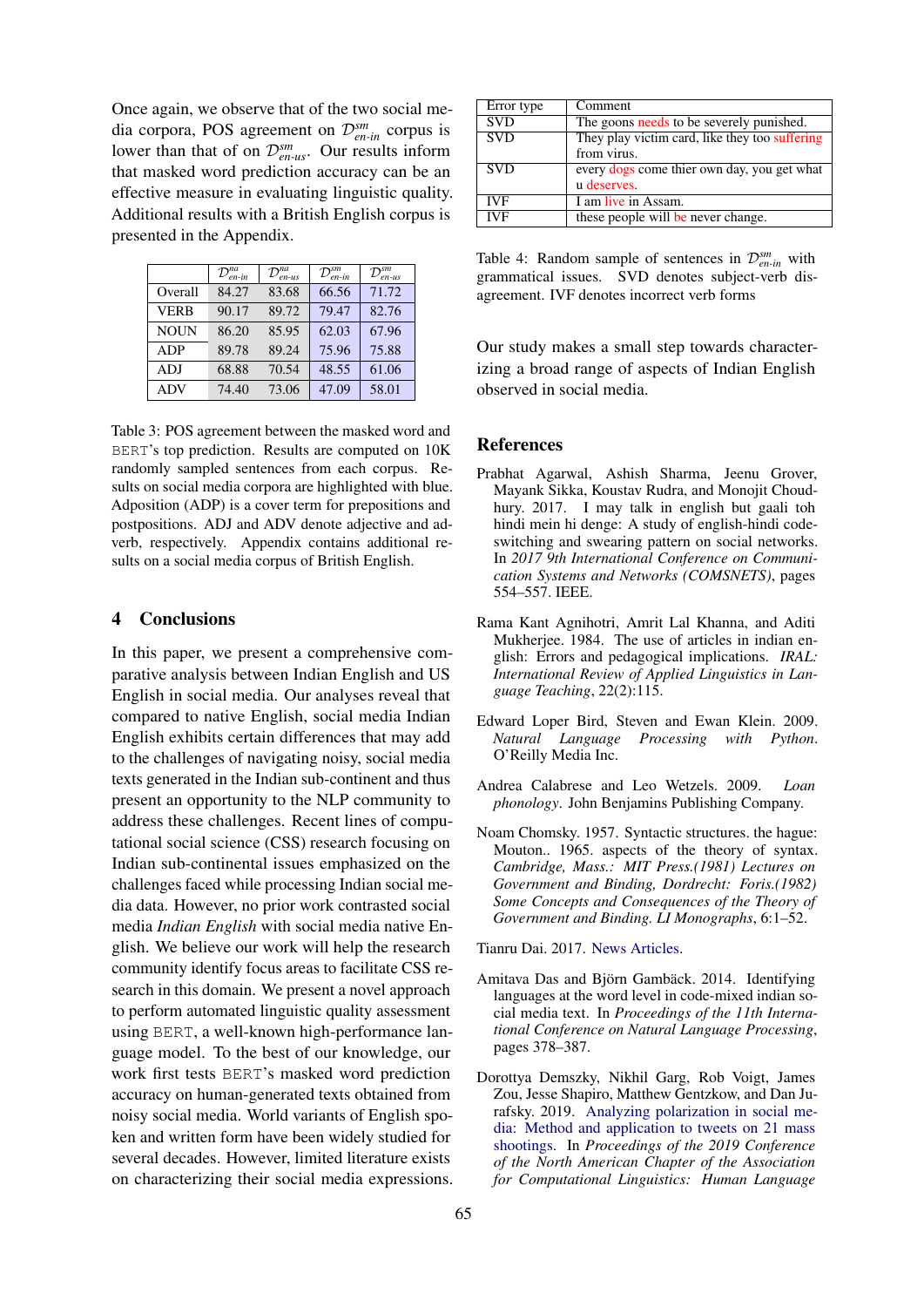*Technologies, Volume 1 (Long and Short Papers)*, pages 2970–3005, Minneapolis, Minnesota. Association for Computational Linguistics.

- <span id="page-5-18"></span>Jacob Devlin, Ming-Wei Chang, Kenton Lee, and Kristina Toutanova. 2019. [BERT: Pre-training of](https://doi.org/10.18653/v1/N19-1423) [deep bidirectional transformers for language under](https://doi.org/10.18653/v1/N19-1423)[standing.](https://doi.org/10.18653/v1/N19-1423) In *Proceedings of the 2019 Conference of the North American Chapter of the Association for Computational Linguistics: Human Language Technologies, Volume 1 (Long and Short Papers)*, pages 4171–4186, Minneapolis, Minnesota. Association for Computational Linguistics.
- <span id="page-5-3"></span>Vinod S Dubey. 1989. *Newspaper English in India*, volume 13. Bahri Publications.
- <span id="page-5-23"></span>Allyson Ettinger. 2020. [What BERT is not: Lessons](https://transacl.org/ojs/index.php/tacl/article/view/1852) [from a new suite of psycholinguistic diagnostics for](https://transacl.org/ojs/index.php/tacl/article/view/1852) [language models.](https://transacl.org/ojs/index.php/tacl/article/view/1852) *Trans. Assoc. Comput. Linguistics*, 8:34–48.
- <span id="page-5-15"></span>Charles A Ferguson. 1975. Toward a characterization of english foreigner talk. *Anthropological linguistics*, pages 1–14.
- <span id="page-5-4"></span>Spandana Gella, Kalika Bali, and Monojit Choudhury. 2014. "ye word kis lang ka hai bhai?" testing the limits of word level language identification. In *Proceedings of the 11th International Conference on Natural Language Processing*, pages 368–377.
- <span id="page-5-22"></span>Yoav Goldberg. 2019. Assessing bert's syntactic abilities. *arXiv preprint arXiv:1901.05287*.
- <span id="page-5-2"></span>Stephan Gramley and Kurt-Michael Pätzold. 2004. A *survey of modern English*. Routledge.
- <span id="page-5-21"></span>Kristina Gulordava, Piotr Bojanowski, Edouard Grave, Tal Linzen, and Marco Baroni. 2018. [Colorless](https://doi.org/10.18653/v1/N18-1108) [green recurrent networks dream hierarchically.](https://doi.org/10.18653/v1/N18-1108) In *Proceedings of the 2018 Conference of the North American Chapter of the Association for Computational Linguistics: Human Language Technologies, Volume 1 (Long Papers)*, pages 1195–1205, New Orleans, Louisiana. Association for Computational Linguistics.
- <span id="page-5-11"></span>John J Gumperz. 1982. *Discourse strategies*, volume 1. Cambridge University Press.
- <span id="page-5-9"></span>HindustanTimes. 2019. [Youtube now has 265 million](https://www.hindustantimes.com/tech/youtube-now-has-265-million-users-in-india/story-j5njXtLHZCQ0PCwb57s40O.html) [users in india.](https://www.hindustantimes.com/tech/youtube-now-has-265-million-users-in-india/story-j5njXtLHZCQ0PCwb57s40O.html) Online; accessed 20-April-2020.
- <span id="page-5-14"></span>Kyril Holden. 1976. Assimilation rates of borrowings and phonological productivity. *Language*, pages 131–147.
- <span id="page-5-17"></span>Matthew Honnibal and Ines Montani. 2017. spaCy 2: Natural language understanding with Bloom embeddings, convolutional neural networks and incremental parsing. To appear.
- <span id="page-5-8"></span>HuffPost. 2017. [Youtube monthly user base touches](https://www.huffingtonpost.in/2017/06/01/reliance-jio-is-driving-indian-internet-growth-says-the-mary-me_a_22120777/) [265 million in india, reaches 80 pc of internet popu](https://www.huffingtonpost.in/2017/06/01/reliance-jio-is-driving-indian-internet-growth-says-the-mary-me_a_22120777/)[lation.](https://www.huffingtonpost.in/2017/06/01/reliance-jio-is-driving-indian-internet-growth-says-the-mary-me_a_22120777/) Online; accessed 3-June-2020.
- <span id="page-5-16"></span>Vidur Joshi, Matthew Peters, and Mark Hopkins. 2018. [Extending a parser to distant domains using a few](https://doi.org/10.18653/v1/P18-1110) [dozen partially annotated examples.](https://doi.org/10.18653/v1/P18-1110) In *Proceedings of the 56th Annual Meeting of the Association for Computational Linguistics (Volume 1: Long Papers)*, pages 1190–1199, Melbourne, Australia. Association for Computational Linguistics.
- <span id="page-5-1"></span>Braj B Kachru. 1965. The indianness in indian english. *Word*, 21(3):391–410.
- <span id="page-5-13"></span>Ryan Kelly. 2016. Pyenchant a spellchecking library for python. *H*λεκτ ρ*o*νικ*o]. Available: ´ https://pythonhosted. org/pyenchant*.
- <span id="page-5-5"></span>Simran Khanuja, Sandipan Dandapat, Anirudh Srinivasan, Sunayana Sitaram, and Monojit Choudhury. 2020. [Gluecos: An evaluation benchmark for code](https://www.aclweb.org/anthology/2020.acl-main.329/)[switched NLP.](https://www.aclweb.org/anthology/2020.acl-main.329/) In *Proceedings of the 58th Annual Meeting of the Association for Computational Linguistics, ACL 2020, Online, July 5-10, 2020*, pages 3575–3585. Association for Computational Linguistics.
- <span id="page-5-6"></span>Ashiqur R. KhudaBukhsh, Shriphani Palakodety, and Jaime G. Carbonell. 2020a. [Harnessing code switch](https://doi.org/10.24963/ijcai.2020/602)[ing to transcend the linguistic barrier.](https://doi.org/10.24963/ijcai.2020/602) In *Proceedings of the Twenty-Ninth International Joint Conference on Artificial Intelligence, IJCAI 2020*, pages 4366–4374. ijcai.org.
- <span id="page-5-10"></span>Ashiqur R. KhudaBukhsh, Shriphani Palakodety, and Tom M. Mitchell. 2020b. [Discovering bilingual lex](http://arxiv.org/abs/2008.13347)[icons in polyglot word embeddings.](http://arxiv.org/abs/2008.13347)
- <span id="page-5-12"></span>Ashiqur R. KhudaBukhsh, Rupak Sarkar, Mark S. Kamlet, and Tom M. Mitchell. 2020c. [We don't](http://arxiv.org/abs/2010.02339) [speak the same language: Interpreting polarization](http://arxiv.org/abs/2010.02339) [through machine translation.](http://arxiv.org/abs/2010.02339)
- <span id="page-5-24"></span>Martin Luther King. 1968. I have a dream. *Negro History Bulletin*, 31(5):16.
- <span id="page-5-7"></span>Vivek Kulkarni, Bryan Perozzi, Steven Skiena, et al. 2016. Freshman or fresher? quantifying the geographic variation of language in online social media. In *ICWSM*, pages 615–618.
- <span id="page-5-20"></span>J Lee, W Yoon, S Kim, D Kim, S Kim, CH So, and J Kang. 2020. Biobert: Pre-trained biomedical language representation model for biomedical text mining. arxiv 2019. *arXiv preprint arXiv:1901.08746*.
- <span id="page-5-0"></span>Gerhard Leitner. 1992. English as a pluricentric language. *Pluricentric languages: Differing norms in different nations*, 62:178–237.
- <span id="page-5-19"></span>Yang Liu and Mirella Lapata. 2019. [Text summariza](https://doi.org/10.18653/v1/D19-1387)[tion with pretrained encoders.](https://doi.org/10.18653/v1/D19-1387) In *Proceedings of the 2019 Conference on Empirical Methods in Natural Language Processing and the 9th International Joint Conference on Natural Language Processing (EMNLP-IJCNLP)*, pages 3730–3740, Hong Kong, China. Association for Computational Linguistics.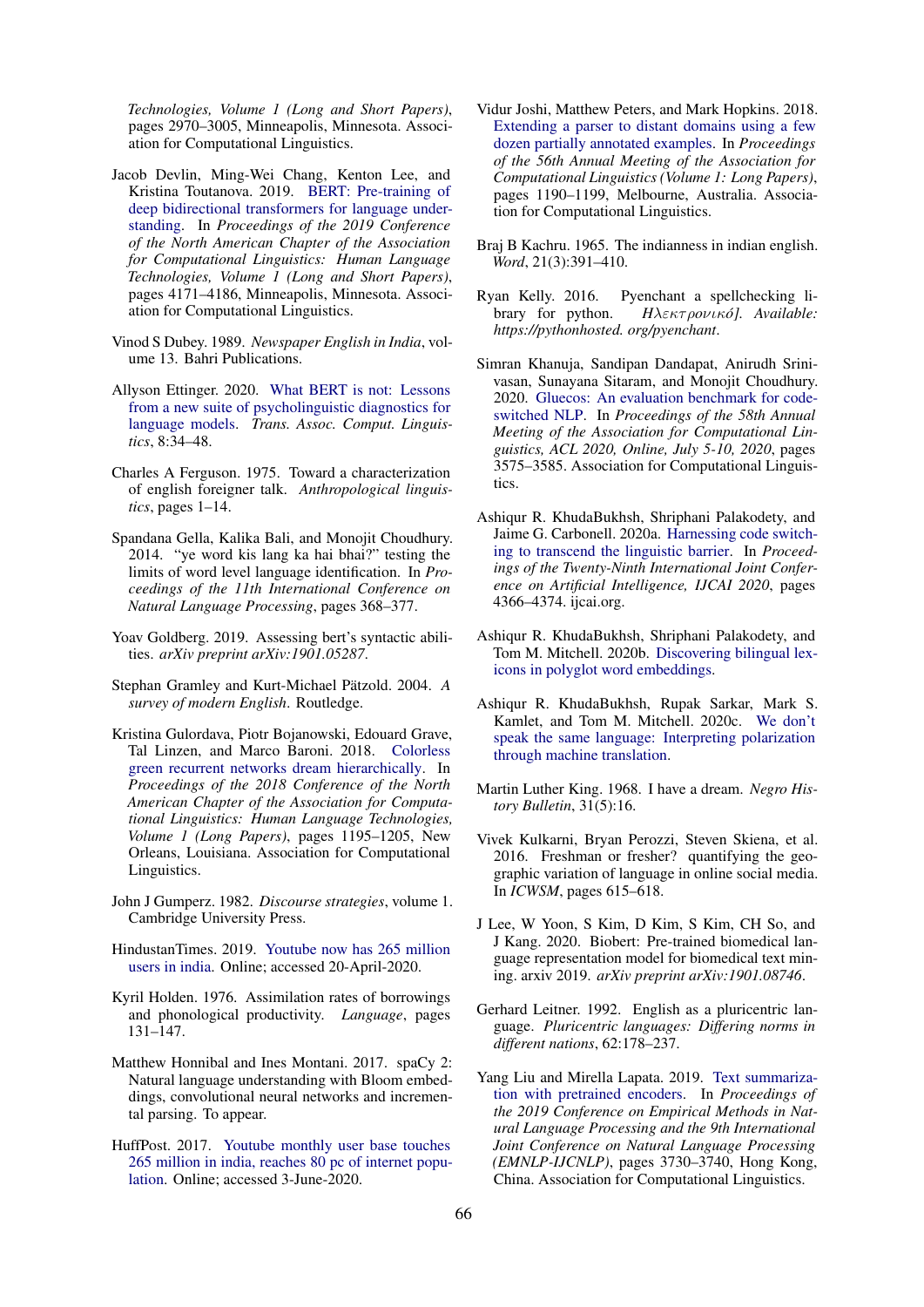- <span id="page-6-12"></span>Rebecca Marvin and Tal Linzen. 2018. [Targeted syn](https://doi.org/10.18653/v1/D18-1151)[tactic evaluation of language models.](https://doi.org/10.18653/v1/D18-1151) In *Proceedings of the 2018 Conference on Empirical Methods in Natural Language Processing*, pages 1192–1202, Brussels, Belgium. Association for Computational Linguistics.
- <span id="page-6-3"></span>Raja Ram Mehrotra. 1998. Indian english. *Texts and Interpretation. Amsterdam: Benjamins*.
- <span id="page-6-9"></span>Carol Myers-Scotton. 1993. Dueling languages: Grammatical structure in code-switching. claredon.
- <span id="page-6-0"></span>Shriphani Palakodety, Ashiqur R. KhudaBukhsh, and Jaime G. Carbonell. 2020a. [Hope speech detection:](https://doi.org/10.3233/FAIA200305) [A computational analysis of the voice of peace.](https://doi.org/10.3233/FAIA200305) In *ECAI 2020 - 24th European Conference on Artificial Intelligence*, volume 325 of *Frontiers in Artificial Intelligence and Applications*, pages 1881–1889. IOS Press.
- <span id="page-6-16"></span>Shriphani Palakodety, Ashiqur R. KhudaBukhsh, and Jaime G. Carbonell. 2020b. [Mining insights from](https://doi.org/10.3233/FAIA200306) [large-scale corpora using fine-tuned language mod](https://doi.org/10.3233/FAIA200306)[els.](https://doi.org/10.3233/FAIA200306) In *ECAI 2020 - 24th European Conference on Artificial Intelligence*, volume 325 of *Frontiers in Artificial Intelligence and Applications*, pages 1890– 1897. IOS Press.
- <span id="page-6-2"></span>Shriphani Palakodety, Ashiqur R. KhudaBukhsh, and Jaime G. Carbonell. 2020c. [Voice for the voiceless:](https://aaai.org/ojs/index.php/AAAI/article/view/5382) [Active sampling to detect comments supporting the](https://aaai.org/ojs/index.php/AAAI/article/view/5382) [rohingyas.](https://aaai.org/ojs/index.php/AAAI/article/view/5382) In *The Thirty-Fourth AAAI Conference on Artificial Intelligence, AAAI 2020, The Thirty-Second Innovative Applications of Artificial Intelligence Conference, IAAI 2020, The Tenth AAAI Symposium on Educational Advances in Artificial Intelligence, EAAI 2020, New York, NY, USA, February 7-12, 2020*, pages 454–462.
- <span id="page-6-14"></span>Denis Paperno, Germán Kruszewski, Angeliki Lazaridou, Ngoc Quan Pham, Raffaella Bernardi, Sandro Pezzelle, Marco Baroni, Gemma Boleda, and Raquel Fernández. 2016. [The LAMBADA dataset:](https://doi.org/10.18653/v1/P16-1144) [Word prediction requiring a broad discourse context.](https://doi.org/10.18653/v1/P16-1144) In *Proceedings of the 54th Annual Meeting of the Association for Computational Linguistics (Volume 1: Long Papers)*, pages 1525–1534, Berlin, Germany. Association for Computational Linguistics.
- <span id="page-6-15"></span>Fabio Petroni, Tim Rocktäschel, Sebastian Riedel, Patrick Lewis, Anton Bakhtin, Yuxiang Wu, and Alexander Miller. 2019. [Language models as knowl](https://doi.org/10.18653/v1/D19-1250)[edge bases?](https://doi.org/10.18653/v1/D19-1250) In *Proceedings of the 2019 Conference on Empirical Methods in Natural Language Processing and the 9th International Joint Conference on Natural Language Processing (EMNLP-IJCNLP)*, pages 2463–2473, Hong Kong, China. Association for Computational Linguistics.
- <span id="page-6-6"></span>Koustav Rudra, Ashish Sharma, Kalika Bali, Monojit Choudhury, and Niloy Ganguly. 2019. [Identify](https://doi.org/10.1145/3314935)[ing and analyzing different aspects of english-hindi](https://doi.org/10.1145/3314935) [code-switching in twitter.](https://doi.org/10.1145/3314935) *ACM Trans. Asian Low Resour. Lang. Inf. Process.*, 18(3):29:1–29:28.
- <span id="page-6-5"></span>Andreas Sedlatschek. 2009. Contemporary indian english. *Variation and change. Amsterdam, Philadelphia*.
- <span id="page-6-4"></span>SV Shastri. 1996. Using computer corpora in the description of language with special reference to complementation in indian english. *South Asian English: structure, use, and users*, 2(4):70–81.
- <span id="page-6-13"></span>Nathaniel Smith and Roger Levy. 2011. Cloze but no cigar: The complex relationship between cloze, corpus, and subjective probabilities in language processing. In *Proceedings of the Annual Meeting of the Cognitive Science Society*, volume 33.
- <span id="page-6-10"></span>Statista. 2020a. [Leading cable news networks in the](https://www.statista.com/statistics/373814/cable-news-network-viewership-usa/) [united states in april 2020, by number of primetime](https://www.statista.com/statistics/373814/cable-news-network-viewership-usa/) [viewers.](https://www.statista.com/statistics/373814/cable-news-network-viewership-usa/) Online; accessed 3-June-2020.
- <span id="page-6-7"></span>Statista. 2020b. [Most popular social networks world](https://www.statista.com/statistics/272014/global-social-networks-ranked-by-number-of-users/)[wide as of january 2020, ranked by number of active](https://www.statista.com/statistics/272014/global-social-networks-ranked-by-number-of-users/) [users.](https://www.statista.com/statistics/272014/global-social-networks-ranked-by-number-of-users/) Online; accessed 3-June-2020.
- <span id="page-6-1"></span>Aman Tyagi, Anjalie Field, Priyank Lathwal, Yulia Tsvetkov, and Kathleen M. Carley. 2020. A computational analysis of polarization on indian and pakistani social media. *arXiv preprint arXiv:2005.09803*.
- <span id="page-6-11"></span>Frans Van Coetsem. 2016. *Loan phonology and the two transfer types in language contact*, volume 27. Walter de Gruyter GmbH & Co KG.
- <span id="page-6-8"></span>YourStory. 2018. [Youtube monthly user base touches](https://yourstory.com/2018/03/youtube-monthly-user-base-touches-225-million-india-reaches-80-pc-internet-population) [265 million in india, reaches 80 pc of internet popu](https://yourstory.com/2018/03/youtube-monthly-user-base-touches-225-million-india-reaches-80-pc-internet-population)[lation.](https://yourstory.com/2018/03/youtube-monthly-user-base-touches-225-million-india-reaches-80-pc-internet-population) Online; accessed 3-June-2020.
- <span id="page-6-17"></span>Tianyi Zhang\*, Varsha Kishore\*, Felix Wu\*, Kilian Q. Weinberger, and Yoav Artzi. 2020. [Bertscore: Eval](https://openreview.net/forum?id=SkeHuCVFDr)[uating text generation with bert.](https://openreview.net/forum?id=SkeHuCVFDr) In *International Conference on Learning Representations*.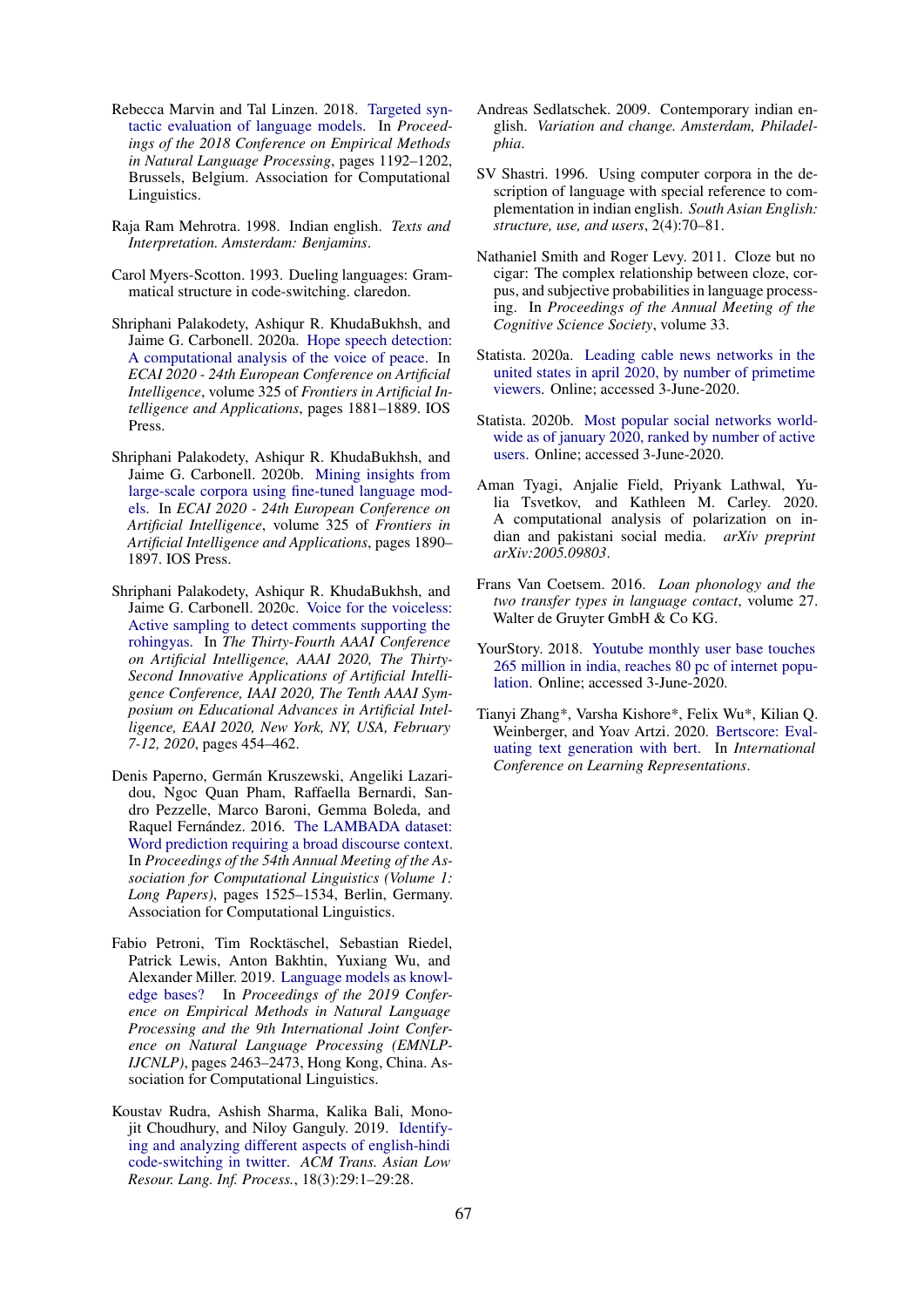### 5 Appendix

### 5.1 Data Sets

Preprocessing: We apply the following standard preprocessing steps on the raw comments.

- We convert all comments to lowercase and remove all emojis and junk characters.
- We replace multiple occurrences of punctuation with a single occurrence. For example, they got trapped!!!!!!!! is converted into they got trapped!.
- We use an off-the-shelf sentence tokenizer from NLTK [\(Bird and Klein,](#page-4-9) [2009\)](#page-4-9) to break up the comments into sentences.

YouTube channels: Table [5](#page-7-0) lists the Indian YouTube channels we considered for  $\mathcal{D}_{en-in}^{sm}$ .

<span id="page-7-0"></span>IndiaTV, NDTV India, Republic World, The Times of India, Zee News, Aaj Tak, ABP NEWS, CNN-News18, News18 India, NDTV, TIMES NOW, India Today, The Economic Times, Hindustan Times

Table 5: National channels.

## 5.2 Vocabulary and Grammar

Observation: *In the context of social media, US English exhibits a richer overlap with standard English dictionary as compared to Indian English.* **Analysis:** Let  $V_{dict}$  denote the English vocabulary obtained from a standard English dictionary [\(Kelly,](#page-5-13) [2016\)](#page-5-13)<sup>[4](#page-7-1)</sup>. Let  $V_{en-in}^{sm}$  and  $V_{en-us}^{sm}$  denote the vocabularies of  $\mathcal{D}_{en-in}^{sm}$  and  $\mathcal{D}_{en-us}^{sm}$ , respectively. We now compute the following overlaps:  $|V_{en-us}^{sm} \cap$  $|\mathcal{V}^{dict}| = 43,826$  and  $|\mathcal{V}_{en-in}^{sm} \cap \mathcal{V}^{dict}| = 38,260$ . Also, with a list of 6,000 important words for US SAT exam<sup>[5](#page-7-2)</sup>,  $V_{en-us}^{sm}$  has considerably larger overlap  $(4,349 \text{ words})$  than  $\mathcal{V}_{en-in}^{sm}$   $(3,956 \text{ words})$ .

Observation: *In the context of social media, Indian English exhibits larger deviation from standard spellings as compared to US English.*

Analysis: We compute the extent of spelling deviations in the following way. For each out-ofvocabulary (OOV) word that has appeared at least 5 or more times in a given corpus, we use a stan-dard spell-checker <sup>[6](#page-7-3)</sup> to map it to a dictionary word

present that also has appeared 5 or more times in the corpus. We observe that, overall, 9,653 *en-in* words had at least one or more spelling variations (or errors) while 5,436 *en-us* words had at least one or more spelling variations (or errors). The average number of variations (or errors) per word are 2.15 and 1.42 for *en-in* and *en-us*, respectively, indicating that Indian English exhibit larger deviation from standard spellings. Qualitatively, we notice that words with a large number of vowels are particularly prone to spelling variations (or errors), for instance, the word violence has the following misspellings in *en-in*: voilence, voilance, and violance. In *en-us*, violence did not have any high-frequent (occurring 5 or more times in the corpus) misspelling. We further observe that phonetic spelling errors are highly common in *enin*. For instance, the word  $\lim_{n \to \infty}$  is often misspelled as lier and the word people is often misspelled as peaple.

## Observation: *Loanwords borrowed from Hindi heavily feature in Indian English.*

Analysis: Table [6](#page-8-0) lists highly frequent words that belong to one social media corpus but absent in the other. We observe that loanwords [\(Holden,](#page-5-14) [1976;](#page-5-14) [Calabrese and Wetzels,](#page-4-4) [2009;](#page-4-4) [Van Coetsem,](#page-6-11) [2016\)](#page-6-11) (e.g., sadhus, begum, burqa, imams and gully) feature in Indian English. Few nouns are actually used in different proper noun contexts. For example, raga, originally a Hindi loanword that means a musical construct, is actually used to refer to Rahul Gandhi, a famous Indian politician. Similarly, newt (a salamander species) and tapper refer to American politician Newt Gingrich and American journalist Jake Tapper, respectively. We note that terms specific to US politics (e.g., gerrymandering, caucuses, senates) and specific Indian political discourse (e.g., demonetization, secularists) solely appear in the relevant corpus. Words specific to Indian sports culture (e.g., cricketers) only appear in Indian English while US healthcare-specific words (e.g., deductibles) never appear in Indian English.

Observation: *Indian English uses considerably fewer articles and pronouns as compared to US English.*

Analysis: We next compute the respective unigram distributions  $P_{en-in}$  and  $P_{en-us}$ . For each token

<span id="page-7-2"></span><span id="page-7-1"></span><sup>4</sup>We take the union of *en-us* and *en-gb*.

<sup>5</sup>[https://satvocabulary.us/INDEX.ASP?](https://satvocabulary.us/INDEX.ASP?CATEGORY=6000LIST) [CATEGORY=6000LIST](https://satvocabulary.us/INDEX.ASP?CATEGORY=6000LIST)

<span id="page-7-3"></span><sup>6</sup><https://norvig.com/spell-correct.html>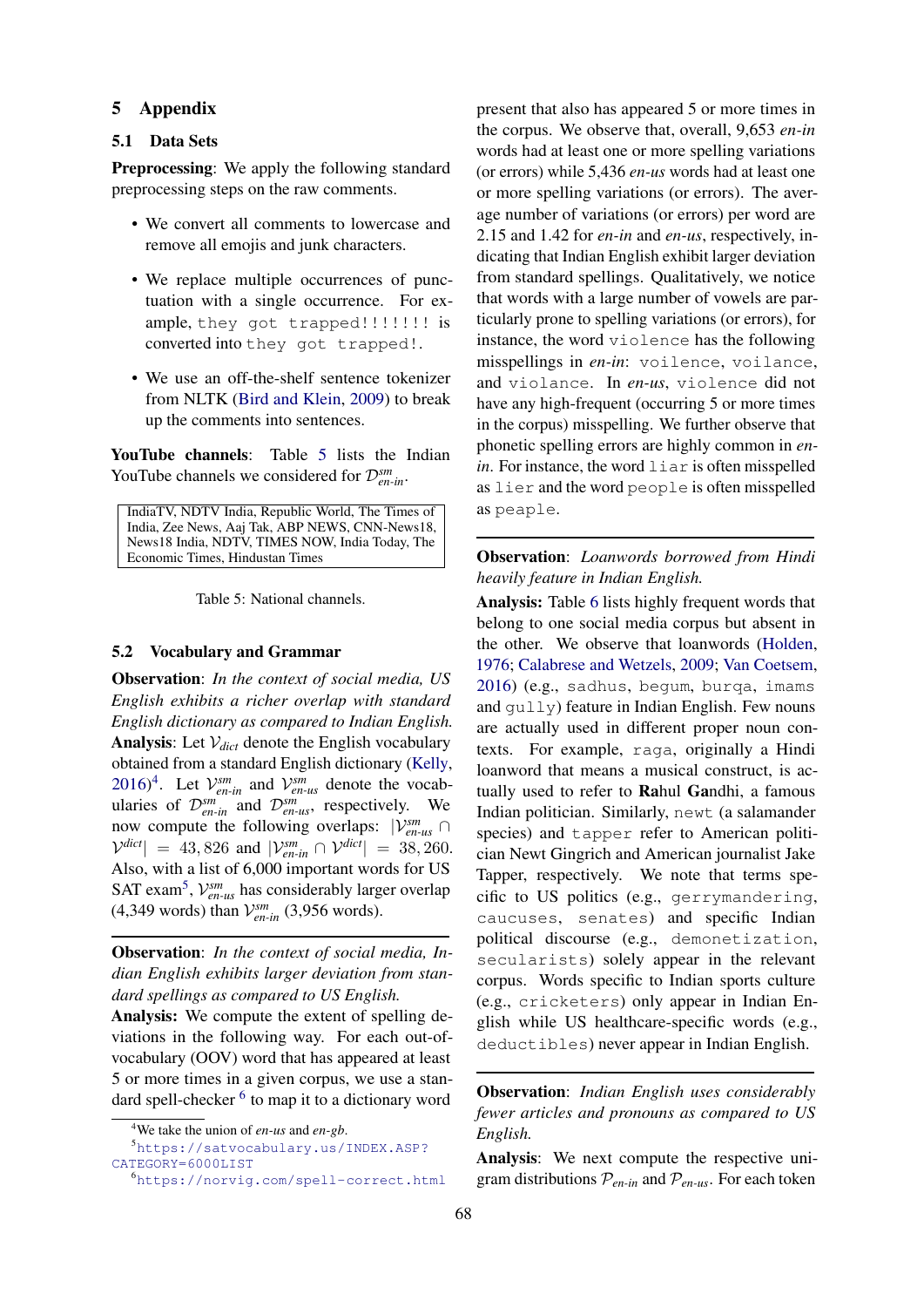<span id="page-8-0"></span>

| Solely present in $\mathcal{V}_{en,in}^{sm}$                                                                                                                                                                               | Solely present in $\mathcal{V}_{en-us}^{sm}$                                                                                                                                                                            |
|----------------------------------------------------------------------------------------------------------------------------------------------------------------------------------------------------------------------------|-------------------------------------------------------------------------------------------------------------------------------------------------------------------------------------------------------------------------|
| sadhus, pelting, raga, begum, bole,<br>indigo, demonetization, defaulters,<br>bade, burga, secularists, demoneti-<br>sation, rioter, labourer, madrasas,<br>rickshaw, gully, introspect, crick-<br>eters, defaulter, imams | tapper, impeachable, newt, cau-<br>cuses, electable, subpoenas, ju-<br>rors, mittens, clapper, brokered, re-<br>assigned, munchkin, gaffe, buy-<br>backs, senates, gerrymandering,<br>impeachments, felonies, blowhard, |
|                                                                                                                                                                                                                            | centrists, deductibles                                                                                                                                                                                                  |

Table 6: Dictionary words solely present in one corpus but absent in the other corpus.

<span id="page-8-2"></span>

Figure 3: Distribution of different verb forms. We compute the relative occurrence of different morphological forms of a verb using a standard library [\(Honnibal and Montani,](#page-5-17) [2017\)](#page-5-17).

 $t \in \mathcal{V}_{dict} \cap \mathcal{V}_{en-us}^{sm} \cap \mathcal{V}_{en-in}^{sm}$ , we compute the scores  $\mathcal{P}_{en-in}(t) - \mathcal{P}_{en-us}(t)$ , and  $\mathcal{P}_{en-us}(t) - \mathcal{P}_{en-in}(t)$  and obtain the top tokens ranked by these scores (indicating increased usage in the respective corpus). Table [7](#page-8-1) captures few examples with highest difference in unigram distribution. Overall, we notice that considerably fewer articles are used in *en-in*. Pronoun and article omissions in ESL (English as Second Language) are well-studied phenomena [\(Ferguson,](#page-5-15) [1975\)](#page-5-15). This also aligns with a previous field study [\(Agnihotri et al.,](#page-4-5) [1984\)](#page-4-5) that reported even college-educated Indians make substantial errors in article usage.

<span id="page-8-1"></span>

| Top tokens in                                                                                                        | Top tokens in                                                                                                                          |
|----------------------------------------------------------------------------------------------------------------------|----------------------------------------------------------------------------------------------------------------------------------------|
| $\mathcal{P}_{envus}(t) - \mathcal{P}_{envin}(t)$                                                                    | $\mathcal{P}_{en-in}(t) - \mathcal{P}_{en-us}(t)$                                                                                      |
| the, a, trump, that, he, to, president,<br>and, I, you, his, it, get, democrats,<br>just, out, up, was, would, about | should, sir, u, police, good, are,<br>in, govt, corona, very, please, is,<br>these, them, congress, government,<br>by, shame, only, pm |

Table 7: Words with relatively more presence in one corpus over the other. Left column lists words that have relatively more presence in  $\mathcal{D}_{en-us}^{sm}$  as compared to  $\mathcal{D}_{en-in}^{sm}$ indicating that Indian English uses fewer articles and pronouns. Right column lists words that have relatively more presence in  $\mathcal{D}_{en-in}^{sm}$  as compared to  $\mathcal{D}_{en-us}^{sm}$ .

Observation: *In the context of social media, Indian English uses considerably fewer prepositions*

## *as compared to US English.*

Analysis: We consider a list of highly frequent prepositions and find that *Indian English* uses fewer prepositions than US English (11.48% in *en-us* and 10.84% in *en-in*). We manually inspect usage of 100 randomly sampled sentences with the preposition in. 97 of such instances are evaluated correct by our annotators.

Observation: *In the context of social media, Indian English uses fewer verbs than US English.* Analysis: In Figure [3,](#page-8-2) we summarize the relative occurrence of different verb forms. Of the different verb forms, Indian English uses the root form relatively more than US English indicating (possible) poorer understanding of subject-verb agreement and tense.

Observation: *In the context of social media, Indian English typically uses shorter sentences as compared to US English.*

Analysis: We use the recommended sentence tokenizer from NLTK [\(Bird and Klein,](#page-4-9) [2009\)](#page-4-9) parser to obtain 1,923,292 and 1,573,355 sentences from  $\mathcal{D}_{en-in}^{sm}$  and  $\mathcal{D}_{en-us}^{sm}$ , respectively. The average sentence length (by number of tokens) of D*sm en-in* and  $\mathcal{D}_{en-us}^{sm}$  are 10.71 and 13.09, respectively. We acknowledge that device variability may influence this observation.

Observation: *A standard parser evaluates fewer Indian English sentences as valid as compared to US English.*

Analysis: We consider the same randomly sampled 10k sentences from each data set, and run a well-known constituency parser [\(Joshi et al.,](#page-5-16) [2018\)](#page-5-16). We first measure the fraction of sentences that are labeled as valid sentences by the parser. Table [8](#page-8-3) shows that more than 96% sentences of both news article corpora are determined valid by the parser. Understandably, the fraction of valid sentences in the social media corpora is less with  $\mathcal{D}_{en-in}^{sm}$  having few valid sentences than  $\mathcal{D}_{en-us}^{sm}$ .

<span id="page-8-3"></span>

| Measure         | $\tau$ na | $\tau$ na   | $\mathcal{D}^{sm}$ | $\tau s$ <i>m</i> |
|-----------------|-----------|-------------|--------------------|-------------------|
|                 | en-in     | $\nu$ en-us | $\nu_{en-in}$      | $\nu$ en-us       |
| Valid sentences | 96.93     | 96.61       | 83.88              | 88.30             |

Table 8: Percentage of sentences determined valid by a constituency parser [\(Joshi et al.,](#page-5-16) [2018\)](#page-5-16).

Observation: *For a given sentence length, Indian*